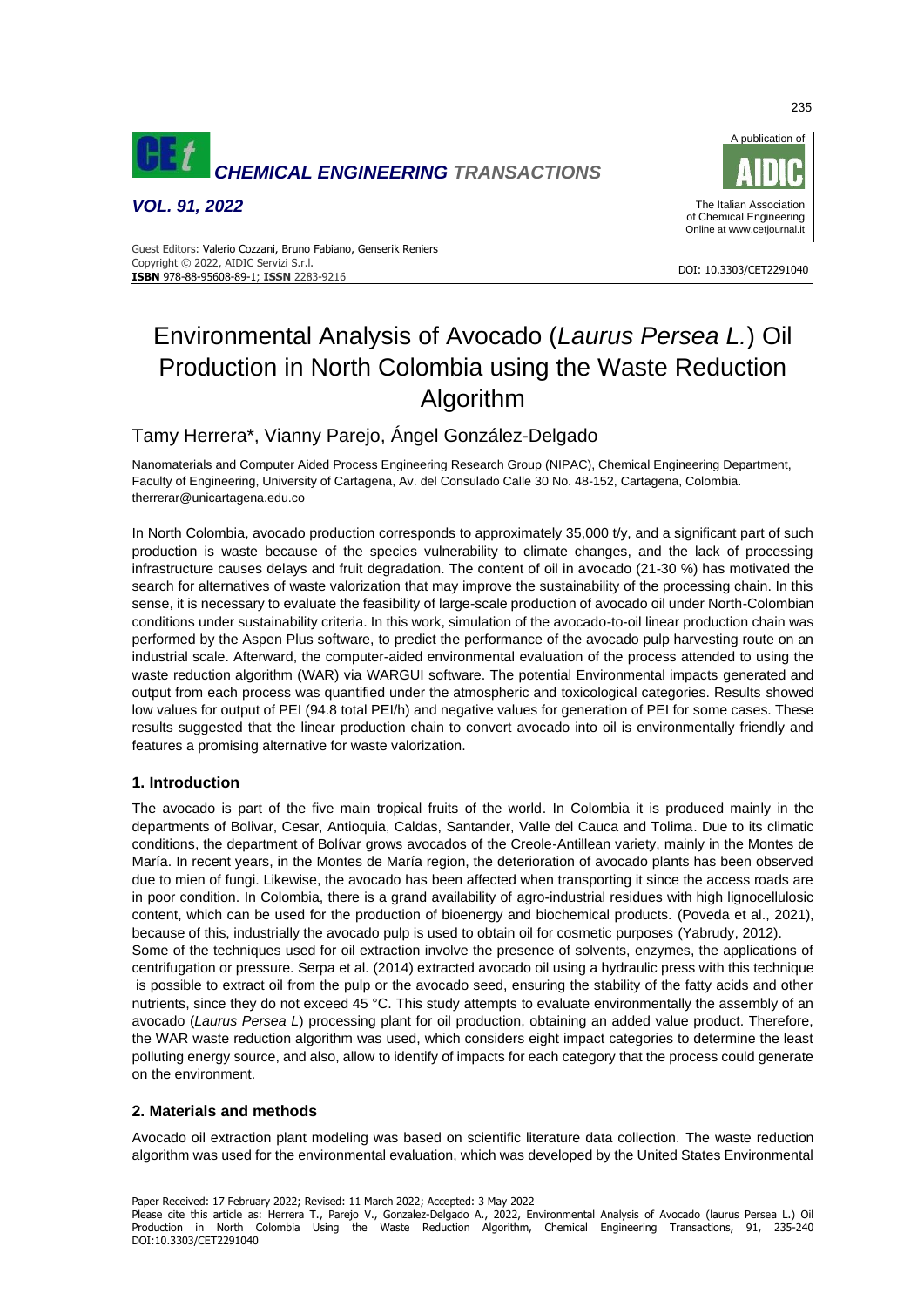Protection Agency (EPA), to algorithm introduces the concept of potential Environmental impact balance (PEI) to allow the analysis of the effects of a chemical process. In this way, it is possible to identify the impacts generated by the process and determine the adjustments it requires from an environmental point of view.

#### **2.1 Process description**

Figure 1 corresponds to the production process of avocado oil using organic solvent for its extraction, in which case, the solvent used is hexane. The raw material it's washed in a sodium hypochlorite solution coming from stream 2, to remove impurities and contaminants from the avocado 200 milliliters of water for every 97 kilograms of avocado (Acosta, 2011). Once the avocado is clean, proceed to pull out the peel, and this is carried to a washing stage to recover the peel remaining pulp. In the pulp extraction stage, the seed it's separated and sent to wash to obtain seed and a pulp-water mixture.



*Figure 1: Process flow diagram of avocado oil extraction.*

The pulp obtained from the extraction stage is mixed with the remaining pulp from the washing stages and homogenized, then it leads to the drying stage where excess water and moisture are removed from the pulp before extraction preparation. This operation occurs at 1 bar of pressure and 70 °C in order not to degrade the pulp (Ariza et al., 2011). Then the pulp is sent to the extraction stage where it is contacted with hexane, maintaining a temperature of 70 °C (Ariza et al., 2011). The resulting stream is centrifuged, obtaining pulp waste and a mixture formed by oil and the organic solvent. This mixture is sent to a flash distillation to get avocado oil and hexane separately, the recovered solvent is sent together with fresh hexane to the extraction stage. From 10,500 tons of avocado 1,000.67 tons per year of avocado oil are obtained using hexane as a solvent for the extraction of the product.

#### **2.2 Environmental analysis**

For the avocado oil production plant environmental evaluation localized in Bolívar-Colombia, four case studies were established as shown in table 1.

| <b>Case studies</b> | <b>Assumptions</b>                   |                                            |
|---------------------|--------------------------------------|--------------------------------------------|
| Case 1              | Excluding the impacts of the product | Excluding the impacts of the energy source |
| Case 2              | Including the impacts of the product | Excluding the impacts of the energy source |
| Case 3              | Excluding the impacts of the product | Including the impacts of the energy source |
| Case 4              | Including the impacts of the product | Including the impacts of the energy source |

*Table 1: Assumptions for the environmental analysis case studies*

For the development of the environmental evaluation, it was necessary to know the substances involved in the process as fatty acids, water, hexane, sodium hypochlorite, lignocellulosic material, among others. Likewise, it was necessary to feed into the WARGUI software the characteristics of the mentioned above substances such as molecular weight, formula, LD<sub>50</sub>, LC<sub>50</sub>, global warming potential, CAS number, among others. All these characteristics are necessary so that the software can identify the effect produced by each substance in the process, taking into account four atmospheric and four toxicological categories (Herrera et al., 2017).

236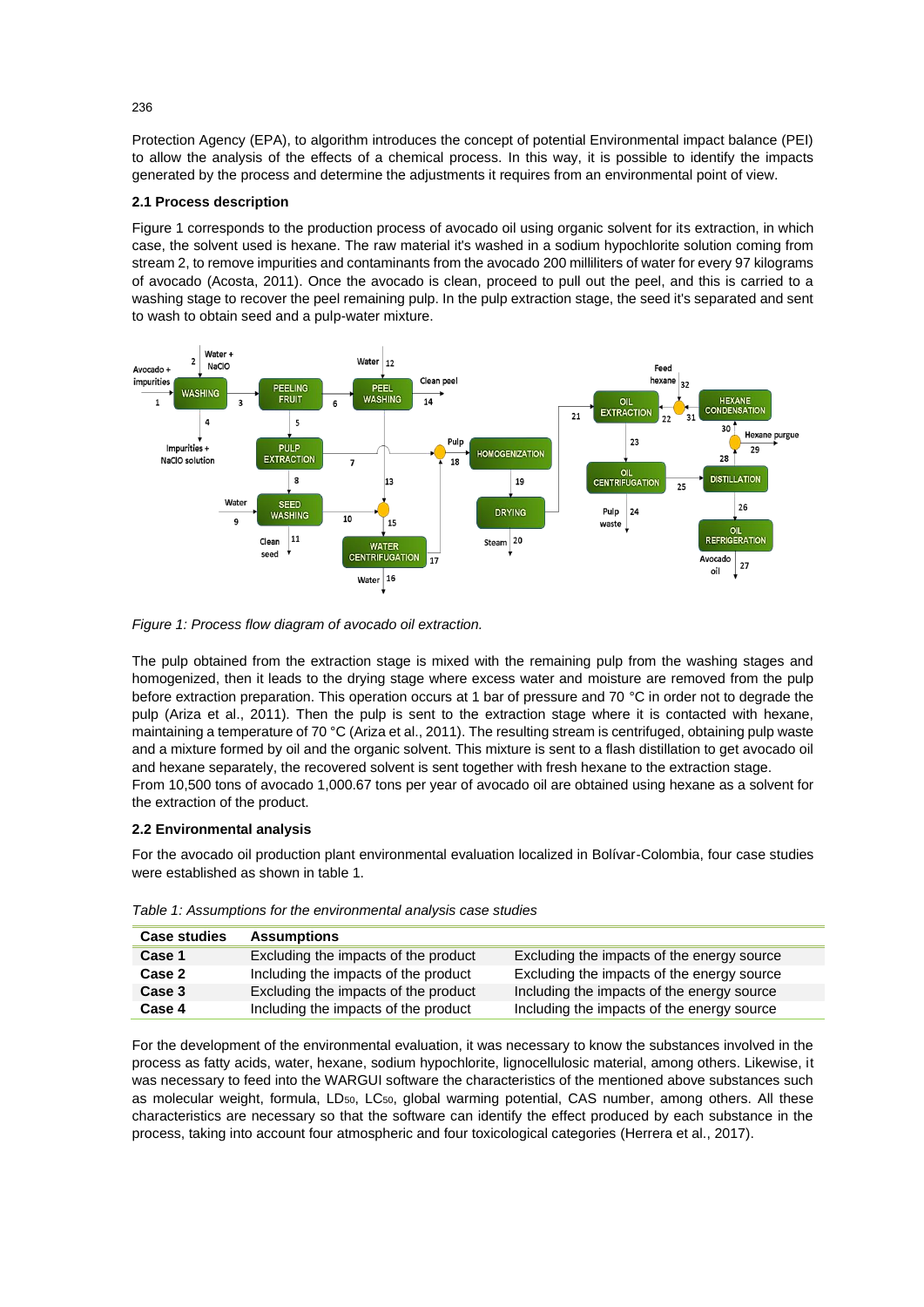$$
ODP = \frac{\delta[O3]i}{\delta[O3]FCKW - 11}m_i
$$
\n(1)

$$
GWP = \frac{\int_0^t a_i c_i(t) dt}{\int_0^t a_{CO_2} c_{CO_2}(t) dt} m_i
$$
\n(2)

$$
PCOP = \frac{\frac{a_i}{b_i(t)}}{\frac{a_{C2H4}}{b_{C2H4}(t)}} m_i
$$
\n(3)

$$
AP = \frac{(Vi/Mi)}{(V_{SO2}/M_{SO2})}
$$
\n<sup>(4)</sup>

The atmospheric categories are in turn divided into global; that measure Ozone concentration (O<sub>3</sub>) and Carbon dioxide emission (aCO2), Eq. (1) and Eq. (2), respectively, and regionals; which evaluate the Change in ethylene emission (aC<sub>2</sub>H<sub>4</sub>) and Acidification potential for SO<sub>2</sub> (VSO<sub>2</sub>), Eq. (3) and Eq. (4), respectively (Young and Cabezas, 1999)*.*

$$
HTPI = \frac{1}{LD_{50}}\tag{5}
$$

$$
H T P E = \frac{1}{T L V} \tag{6}
$$

$$
ATP = \frac{1}{LC_{50}}\tag{7}
$$

$$
TTP = \frac{1}{LD_{50}}\tag{8}
$$

For their part, the toxicological categories are divided into human impacts; that measure the Acute oral lethal dose 50 (LD<sub>50</sub>) and the Threshold Limit Value (TLV), Eq. (5) and Eq. (6), respectively, and ecological; which measure the Lethal concentration (LC $_{50}$ ) and the Acute oral lethal dose 50 (LD $_{50}$ ), Eq. (7) and Eq. (8), respectively.

It is also necessary to know the inputs and outputs of the process, that is, which products enter the process as raw material (avocado) or industrial services (sodium hypochlorite solution, water), and which leave the process as residues (steam, residues of avocado, water with impurities) or as a product (avocado oil).

#### **3. Results and discussion**

#### **3.1 Environmental analysis**

The waste reduction algorithm (WAR) shows the potential environmental impact of a chemical industry, which is usually caused by energy and matter that the process obtains or releases into the environment. The heat duty required by the process was 1,957.538 MJ/h. Montoya et al. (2006) qualify the WAR algorithm as a good indicator for assessing and comparing the environmental friendliness of industrial processes.

#### **3.1.1 Potential environmental impacts**

In figure 2, there are results of the output and generated impact rates for cases 1, 2, 3, and 4, used to evaluate the avocado oil production process from the pulp of this fruit. Case 1 had low generated and output impacts (PEI/h) compared to the others. In the total generation rate, low values indicate a decrease in potential impacts, since some polluting substances are recirculated to the process (Cassiani et al., 2018).

The output impacts PEI/h are greater for cases 2 and 4, according to Aguilar and Gonzalez (2021), is since energy contributes more to the increase of impacts than products. Otherwise, the generated and output impacts per kilogram of the product are low for all cases (range of 0.02 to 0.61 PEI/kg-p and 0.33 to 0.92 PEI/kg-p, respectively), that may be since the oil produced does not pose a risk to humans or ecosystems. The cases studied allow us to observe that the process has a good performance from an environmental point of view.

237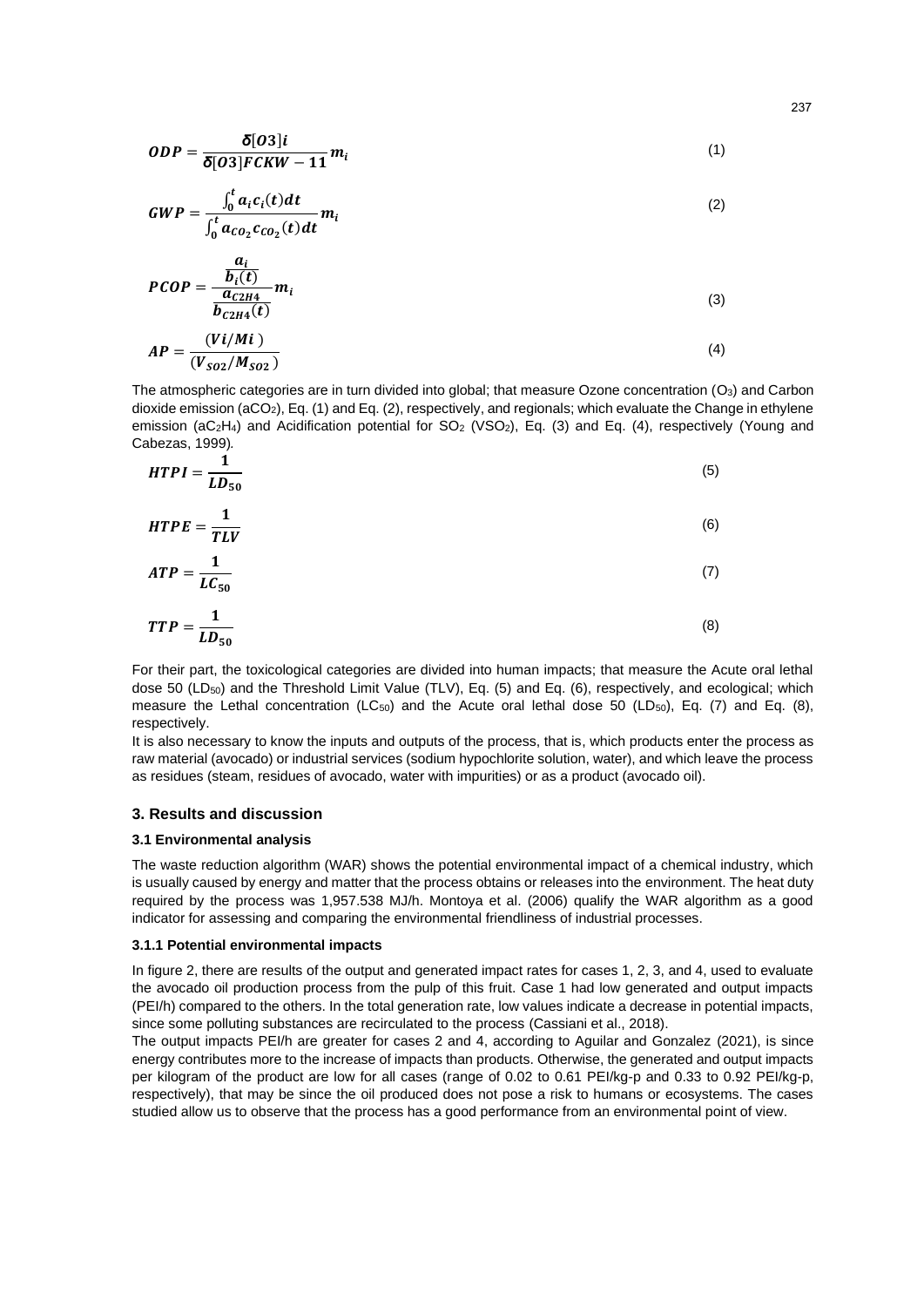

*Figure 2: Total generated and output impacts of the avocado oil production process.*

Montoya (2008), for the environmental evaluation of the process of obtaining biodiesel through extractive reaction, reported the highest total output impact value (4.83 E+04 PEI/h), which is above the data reported in this assessment; therefore, it is indicating that the process presents low impacts.

### **3.1.2 Atmospheric impacts from the process**

Different categories were evaluated to determine the potential for the total environmental impact generated by the process. Figure 3 shows the generated and output atmospheric impacts. Within the atmospheric generated, there are regional impacts such as the AP acidification potential and the PCOP photochemical oxidation potential. The AP category presents equal values for cases 3 and 4, both generated and output, while cases 1 and 2 present values of 0 PEI/h, that is because in cases 3 and 4, the source is taken into account of energy.



*Figure 3: Total output and generated atmospheric impacts for avocado oil production in North Colombia.*

Regarding the PCOP category, the values related to the reduction of the potential impacts generated are observed, which occurs when substances are transformed or degraded in the processes (Herrera et al., 2018). In this case, the decrease in potential impacts compared to those of the input is due to the solvent used in the extraction being recovered and recirculated back to the process.

The global categories of atmospheric impacts show a good performance. The process shows low impacts for ODP in cases 3 and 4, as this category quantifies the decomposition of chemicals in the atmosphere. In general, for a chemical to have ODP, it must contain a chlorine or bromine atom, in this present process, NaClO is used to wash the fruit. These values take into account the decomposition of chemicals in the atmosphere. For the case of GWP, the values presented for cases 3 and 4 are small (0.19 PEI/h for both), understanding that the contribution of greenhouse gas emissions effect from the process is low.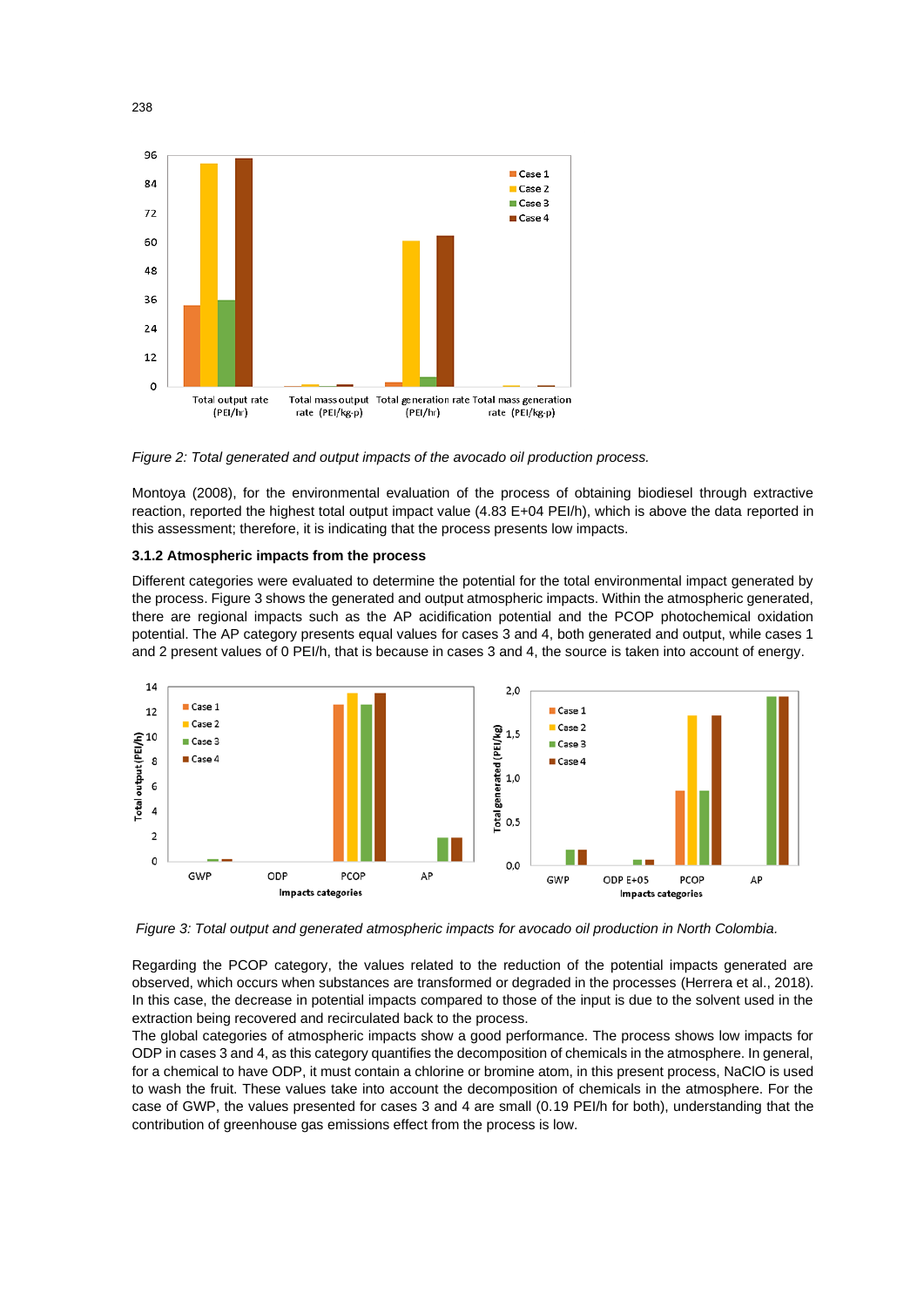#### **3.1.3 Toxicological impacts from the process**

The toxicological impacts generated show lower indices than the output ones; these impacts include categories that assess effects on humans and ecosystems as shown in figure 4. Cases 2 and 4 produce the highest impacts in the ATP category for generated and output impacts, these results are due to the effect that the use of hexane has in the extraction since it evaporates easily and can be deposited in the air reacting with oxygen, in the water remaining on its surface or the ground (Department of health and human services, 1999).

For cases 1 and 3, the impacts generated are negative (range of -2.78 and -2.75 PEI/h, respectively), which may be related to the reuse of streams in the process. On the other hand, HTPE presents lower values than the other categories; this is a measure for the comparison of chemicals that pose a threat to human health through inhalation and dermal exposure. The values obtained for the HTPE, HTPI, and TTP categories indicate that the process may have effects on humans and the terrestrial ecosystem, due to the presence of sodium hypochlorite (LD<sub>50</sub> of 8,910 mg/kg and LC<sub>50</sub> of 3 mg/L) used in the washing stage and hexane (LD<sub>50</sub> of 28,710 mg/kg and LC<sub>50</sub> of 2.5 mg/L) used as a solvent in the oil extraction stage.



*Figure 4: Total output and generated toxicological impacts for avocado oil production in North Colombia.*

Pérez et al. (2021), In their feasibility study of an avocado oil production process for cosmetic use, indicates that due to the nature of the solvent, it is difficult to recover and eliminate from the process and as a sophisticated plant is needed to do so. In addition, to the fact that's, high energy expenditure is necessary since the extraction must be carried out over long periods to be efficient. The results obtained are similar to those reported by Moncada et al. (2016), where solvent extraction technologies showed the highest impacts in categories such as ATP and PCOP. The reason why is because hexane purge affects these categories due to the toxicity of the solvent and its harmful effects if it is not properly handled.

This process of obtaining avocado oil can be considered friendly from the environmental point of view since its toxicological and atmospheric impacts are lower than those reported in existing works. This evaluation allows knowing the different effects caused by the process of extracting oil from the pulp of the avocado, as a way of taking advantage of the fruits that deteriorate in the Montes de María due to the presence of fungi or the damage they suffer during transport because under these conditions they are not an attractive fruit for human consumption. The use of seed and shell is suggested to generate less waste to the environment, obtaining a process with minimal contamination.

### **4. Conclusions**

The environmental evaluation of avocado oil production allows to obtaining satisfactory results. For a production plant built in Colombia, allowing for the characteristics and variations of the process shown in the study, it is possible to obtain a value-added product under safe environmental conditions. The impacts generated and the performance of the process are low since many reagents that can cause human or ecological damage are not used. When considering the source of energy in the process and the flow of products, an increase in toxicological impacts, both generated and produced, could be observed. Regarding the atmospheric impacts generated, the evaluation showed that the most affected category when studying cases 3 and 4 is the acidification potential (AP) since case 3 includes the product flow and case 4 the energy source and the product stream.